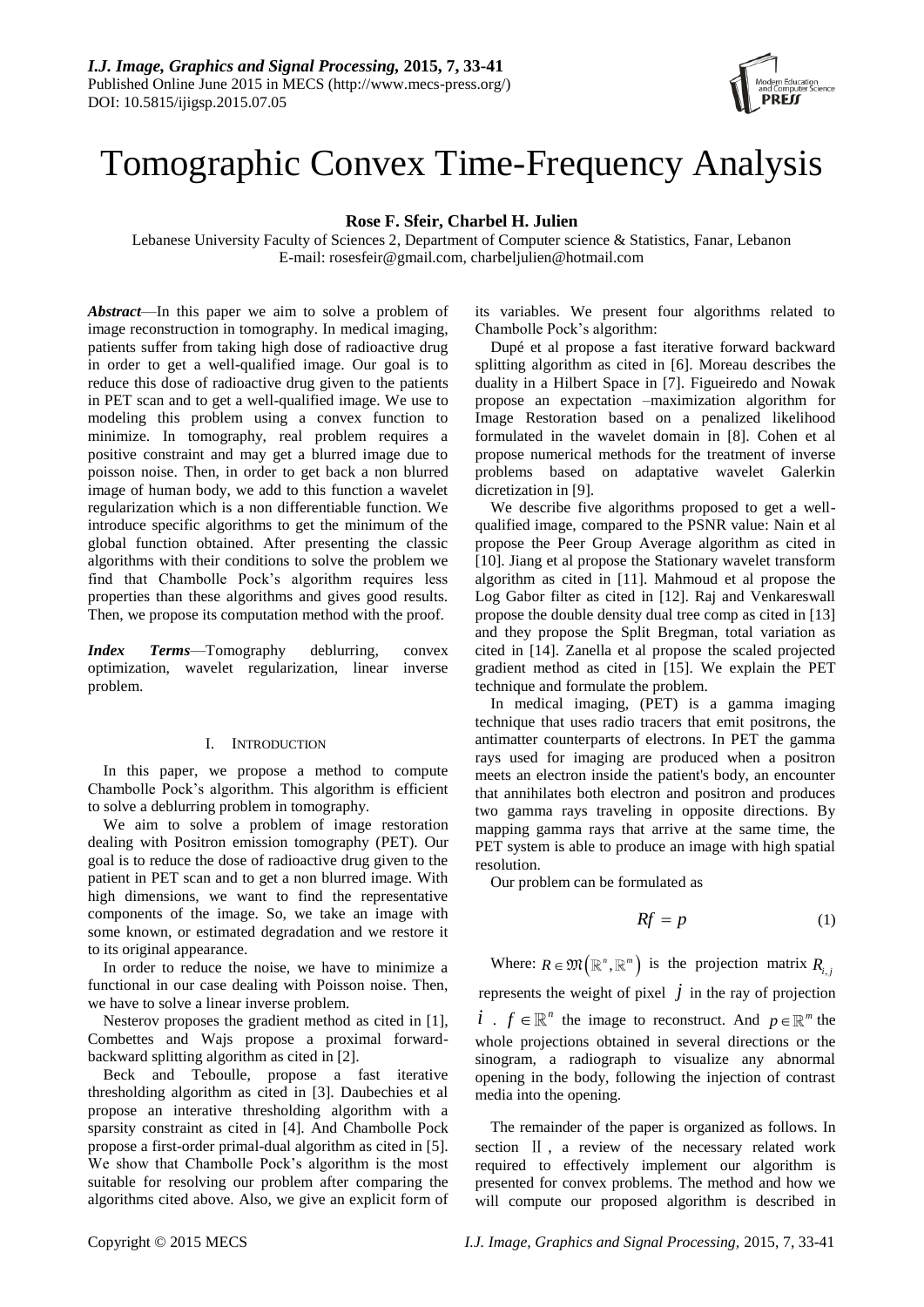Section III . After that, application of the proposed algorithm and results is discussed in section Ⅳ, and we draw our conclusion in the last section.



FIG. 2.6 - Construction de la matrice de projection  $R$ 

Fig.1. Construction of the projection matrix *R* .



Fig.2. Sinogram obtained after the projections over the image to reconstruct

# II. RELATED WORK

#### *A. Gradient Method*

The gradient method is to minimize a convex differentiable function  $f$ . This method consists on backtracking lines search. And each line search minimizes  $f(x-t\nabla f(x))$  over t. Every iteration is inexpensive and it doesn't require second derivatives. Newton's method also minimize a convex differentiable function, uses the first few terms of the Taylor series of a function  $f(x)$  in the vicinity of a suspected root.

The conjugate gradient method can be used to solve unconstrained optimization problems like the gradient method. It is a descent method.

The subgradient method is an algorithm for

minimizing a non differentiable convex function. It is not a descent method; the function value can often increase.

Solving 
$$
\min_{x \in X} (F(x) + G(x)) = \min_{x \in X} f(x)
$$
 (2)

where  $F: X \to \mathbb{R}$  is a L-lipschitz differentiable function and  $G: X \to \overline{\mathbb{R}}$  is a convex function non differentiable, requires the proximity operator as defined below. The operator

$$
prox_G: X \to X
$$
  

$$
x \to arg min\left(G(y) + \frac{1}{2}|x - y|^2\right)
$$
 (3)

is called proximity operator associated to *G* . As cited in [2] and [3]. If *G* is differentiable, the subgradient projection method gives the solution. As cited in [1]. This method converges slowly, and the rate of convergence is  $1/$ 

$$
\sqrt[k]{\sqrt{k}}
$$

The projected subgradient method is similar to the subgradient method, we consider a convex set.

#### *B. Extension of the Gradient Method*

We will discuss two methods:ISTA, Iterative Shrinkage-Thresholding Algorithm and FISTA, Fast Iterative Shrinkage-Thresholding Algorithm, as cited in [3] and [4]. These methods are the extension of the gradient method.

ISTA consists on constructing on each iteration a regularization of linear differentiable functions. It means making some descent of gradient on *F* differentiable and computing the proximity operator on the non differentiable *G* .

FISTA is an accelerated version of ISTA. Chambolle Pock [5] show that solving the following problem  $\min F(Kx) + G(x)$  which is the sum of two convex  $x \in X$ :∈ functions, lower semi-continuous non differentiable with *X Y*, two finite spaces holding the scalar product.  $K: X \rightarrow Y$  linear continuous operator with the inducted norm

$$
||K|| = \max_{\{x \in X \text{ with } ||x|| \le 1\}} ||Kx|| \tag{4}
$$

requires this convergent algorithm while  $\tau \sigma \|K^2\| < 1$ .

Initialization Choose  $\tau \sigma > 0$ ,  $\theta \in [0,1]$   $(x^0, y^0) \in X \times Y$ and  $\overline{x}^0 = x^0$ 

$$
\begin{cases}\ny^{n+1} = prox_{\sigma F^*} \left( y^n + \sigma K \overline{x}^n \right) \\
x^{n+1} = prox_{\tau G} \left( x^n - \tau K^* y^{n+1} \right) \\
\overline{x}^{n+1} = x^{n+1} + \theta \left( x^{n+1} - x^n \right)\n\end{cases} (5)
$$

While taking

$$
\theta = 0 \tag{6}
$$

in that algorithm we obtain the speed of convergence approximately of  $(1/N)$ . We can improve the rate of convergence to  $(1/N^2)$ . We summarize the algorithms their criteria and their rate of convergence on the table below.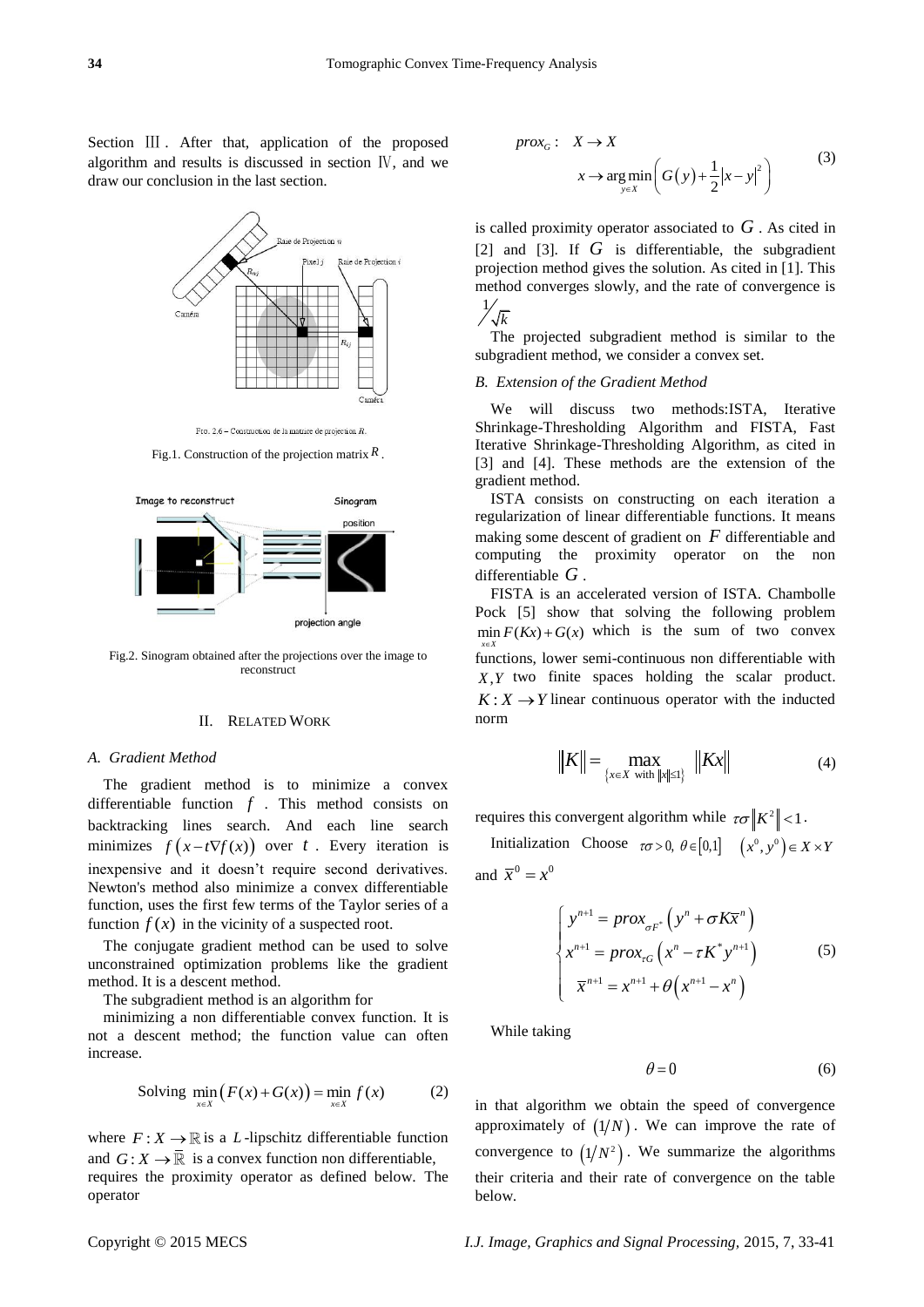| Method                                                                                                       | Criteria                                                                                                      | Rate of<br>convergence                                                            |
|--------------------------------------------------------------------------------------------------------------|---------------------------------------------------------------------------------------------------------------|-----------------------------------------------------------------------------------|
| Gradient method                                                                                              | $f$ convex, $L$ -<br>Lipschitz<br>continuously<br>differentiable                                              | $c(1-q)^k$                                                                        |
| Newton method                                                                                                | $f$ convex, $L$ -<br>Lipschitz<br>continuously<br>differentiable                                              | $c(1-q)^{2k}$                                                                     |
| Conjugate gradient<br>method                                                                                 | $f$ convex, $L$ -<br>Lipschitz<br>differentiable                                                              | Not better than the<br>gradient method                                            |
| Subgradient method                                                                                           | $f$ convex non<br>differentiable                                                                              | Slower than the<br>Newton method                                                  |
| <b>ISTA</b>                                                                                                  | $f$ , $g$ convex<br>functions<br>$f$ $L$ -lipschitz<br>differentiable<br>$\mathcal{G}$ possibly non<br>smooth | $\frac{1}{k}$                                                                     |
| <b>MTWIST</b><br>Monotone version of<br>TWIST(Two step<br>ISTA for extremely<br>ill-conditioned<br>problems) | $f$ , $g$ convex<br>functions<br>$f$ $L$ -lipschitz<br>differentiable $g$<br>possibly non smooth              | $\frac{1}{k} \leq r(k) \leq \frac{1}{k^2}$                                        |
| <b>FISTA</b>                                                                                                 | $f$ , $g$ convex<br>functions<br>$f$ $L$ -lipschitz<br>differentiable $g$<br>possibly non smooth              | $\frac{1}{k^2}$                                                                   |
| Projected<br>subgradient method                                                                              | $f$ convex non<br>differentiable.<br>$x \in C$ a convex<br>set                                                | Not better<br>than $\frac{1}{\sqrt{k}}$                                           |
| Chambolle Pock's<br>algorithm                                                                                | $f$ , $g$ lower semi-<br>continuous<br>conjugate convex<br>functions                                          | Can be accelerated<br>to $\frac{1}{k^2}$ if<br>$f^*$ or g is<br>uniformly convex. |

Table1. Comparative table of iterative methods

In[6] they present a deconvolution algorithm, fast iterative thresholding algorithm, taking into consideration the Poisson noise. For denoising the images, they use the Anscombe transform. And finally, they select the regularizing parameter by using the generalized cross validation based model selection. They recommend using sparse-domain regularization in many deconvolution applications with Poisson noise.

In [7], Moreau propose dual functions and conjugate functions in the Hilbert space. He talks about proximity operator.

In [8], they propose a wavelet-based criterion for

Image Deconvolution. This algorithm MPLE/ MAP criterion maximum penalized likelihood estimator, maximum a posteriori alternates between Fourier domain filtering and wavelet domain denoising.

In [9], they propose Galerkin methods for inverse problems based on wavelets. They combine a thresholding algorithm on the data with a Galerkin inversion on a fixed linear space and then they invert by constructing a smaller space adapted to the solution iteratively constructed.

In [10], many mixed noise removal techniques were compared such as Peer Group Averaging (PGA), Vector Median Filter (VMF), Vector Direction Filter (VDF), Fuzzy Peer Group Averaging (PGA), and Fuzzy Vector Median Filter (FVMF). (PGA) is a non-linear filter, whose aim is to average over a peer group rather than the whole window. (FVMF) performs a weighted averaging where the weight of each pixel is computed according to its similarity to the robust vector median. They prove that (PGA) is advisable when the image size is small and if the image size is large it is better to use (FVMF). Also, (PGA) gives best visual quality results while (FVMF) gives the worst visual quality results.

In [11], they develop a novel method to improve the Visual quality of X-ray CR images, consisting of a wavelet-based filter denoising based on SWT:Stationary Wavelet Transform and the wavelet thresholding then, they enhance the image contrast using Gamma Correction and after extract and classificate high frequency components into three feature images and then Image fusion obtained after adjusting the compression ratio of non-diagnosis feature component in the high signal range and calibrate the parameter.

In [12], they show that the Log Gabor Filter, a filter in the transform domain gives good images quality, PSNR values and CPU time, while Speckle Reducing Anisotropic Diffusion (SRAD) a spatial filtering is better than several commonly used filters including Gaussian, Gabor, Lee, Frost, Kuan, Weiner, Median, Visushrink, Sureshink and also the Homorphic Filter, but on the other hand, has a very high CPU compared to the other filters.

In [13], they show that in order to remove the noise of Poisson and Rician from medical images, the double density dual tree complex wavelet transform based on discrete wavelet transform is performing based on discrete wavelet transform is performing well than the other transforms.

In [14], they show that total variation based regularization split Bregman method from optimization method is well-suited to image restoration in medical images and it is better than the traditional spatial domain filtering methods.

In [15], they show that for Poisson noise removal the scaled gradient projection method based on a Bayesian approach is more efficient than the gradient projection methods.

#### III. METHOD AND THE PROPOSED ALGORITHM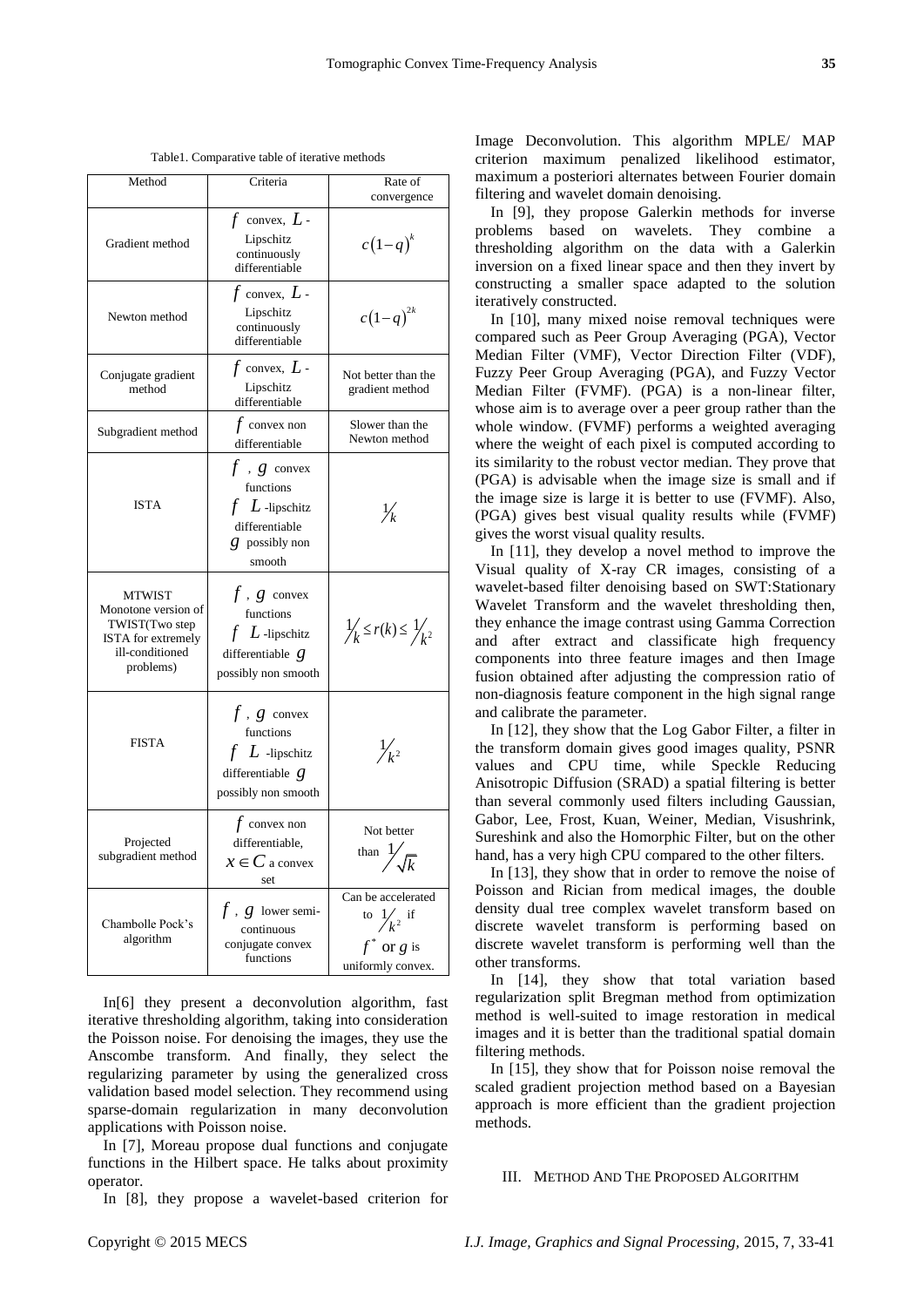The process of image construction is  $f_j$ : isotopes concentration on pixel  $j, f_j \ge 0$ .  $R_{ij}$ : the average number of photons detected on  $i$  per unit of isotopes concentrations on pixel  $j$ . We note

$$
\tilde{p}_i = \sum_{j=1}^n R_{ij} f_j \tag{7}
$$

In fact, what we measure on each pixel  $i$ , is the realization of a random variable

$$
p_i = \wp\bigg(\sum_{j \in \mathbb{R}^n} R_{ij} f_j\bigg) \tag{8}
$$

of Poisson parameter  $\tilde{p}_i$ . One way of finding  $f_j$  is to estimate the maximum of likelihood.

$$
P\left(\frac{p}{f}\right) = \prod_{i} \frac{\left(\sum_{j} R_{ij} f_{j}\right)^{p_{i}}}{p_{i}!} e^{-\sum_{j} R_{ij} f_{j}}
$$
(9)

All  $p_i$  are independent. (And  $n$  are random variables). The maximum of likelihood estimate is the value that makes the observed data the most probable. Rather than maximizing this product, we often use the fact, that the logarithm is an increasing function so it will be equivalent to maximize the log likelihood. Maximizing likelihood on  $f$  means minimizing the criteria:

$$
J(f) = \sum_{i} \left[ \sum_{j} R_{ij} f_j - p_i \log \left( \sum_{j} R_{ij} f_j \right) \right]
$$
 (10)

We will minimize it under the constraint:  $f \in \mathbb{R}_n^+$ . We have to minimize the error. This functional is convex but not differentiable on  $\mathbb{R}^+$ <sub>n</sub>  $_{n}^{+}$ , so if she takes a minimum, this minimum is global.  $J$  takes a global minimum, in this case, it is not unique because  $R$  is not invertible on prior. It is an ill-posed inverse problem.

## *A. Explanation of a basic linear inverse problem*

A basic linear inverse problem leads us to study a discrete linear system of the form:

$$
R x = p + w \tag{11}
$$

where  $R \in \mathbb{R}^{m \times n}$  and  $p \in \mathbb{R}^m$  are known, *w* is an unknown noise and  $x$  is the "true" and unknown image to be estimated. In image blurring problems,  $p \in \mathbb{R}^m$ represents the blurred image. In these applications, the matrix  $R$  describes the blur operator, which in the case of spatially invariant blurs represents a two-dimensional convolution operator. The problem of estimating  $x$  from the observed blurred and noisy image  $p$  is called an image deblurring problem.

The blur operator is unbounded, we are in ill-posed problems. The generalized inverse operator may be unbounded. So, it has to be replaced by bounded approximants, so that numerically stable solutions can be defined and used as meaningful approximations of the true solution corresponding to the exact data. This is the purpose of regularization.

In image deblurring applications,  $R$  is chosen as  $R = AW$ , where A is the blurring matrix and W contains a wavelet basis.  $R$  corresponds to performing inverse wavelet transform. We deal with the  $l_{12}$  norm regularization criterion because most images have a sparse representation in the wavelet domain. In our case, we are using medical data represented by photon images degraded by Poisson noise. Because of this, it is a difficult task to remove the noise. However, if we can remove Poisson noise effectively, we will acquire a fine image from the degraded image produced with a small amount of photons. This may lead to a reduction of the probability of not only medical exposure, but also medical errors. To accomplish the effective reduction of Poisson noise, the techniques based on wavelet transform have been proposed recently. The method gives thresholding in each wavelet domain, maintaining the features of an original signal. As seen in the related work, Chambolle Pock's algorithm requires less properties than the other algorithms.

We will choose to minimize  $F(Kx) + G(x)$ 

Where  $F(Kx) = J(x)$ ,  $K = R$  and G is non differentiable.  $F$  and  $G$  are lower semi-continuous convex functions.

*B. Choice Of The Functionals*

$$
J(x) = \sum_{i} \left[ \sum_{j} R_{ij} x_{j} - p_{i} \log \left( \sum_{j} R_{ij} x_{j} \right) \right]
$$
 (12)

 $C<sub>C</sub>$  is the function indicator of a convex set  $C = \{x : x \ge 0\}$ ,  $\mathcal{X}_C(x) = \begin{cases} 0 & \text{if } x \in C \\ \infty & \text{else.} \end{cases}$  $f(x) = \begin{cases} 0 & \text{if } x \in C \\ \infty & \text{else.} \end{cases}$ and  $||x||_{1,w} = \sum_{j} \sum_{k} |< x, \psi_{j,k} >$  $G(x) = \mathcal{X}_C(x) + \lambda \|x\|_{1,w}$  (13)

We include on  $G$  the positive constraint and the wavelet  $l_{12}$  -regularization.  $G$  is the functional representing the denoising. The parameter  $\lambda$  is the regularization parameter, which is used to control the degree of regularization.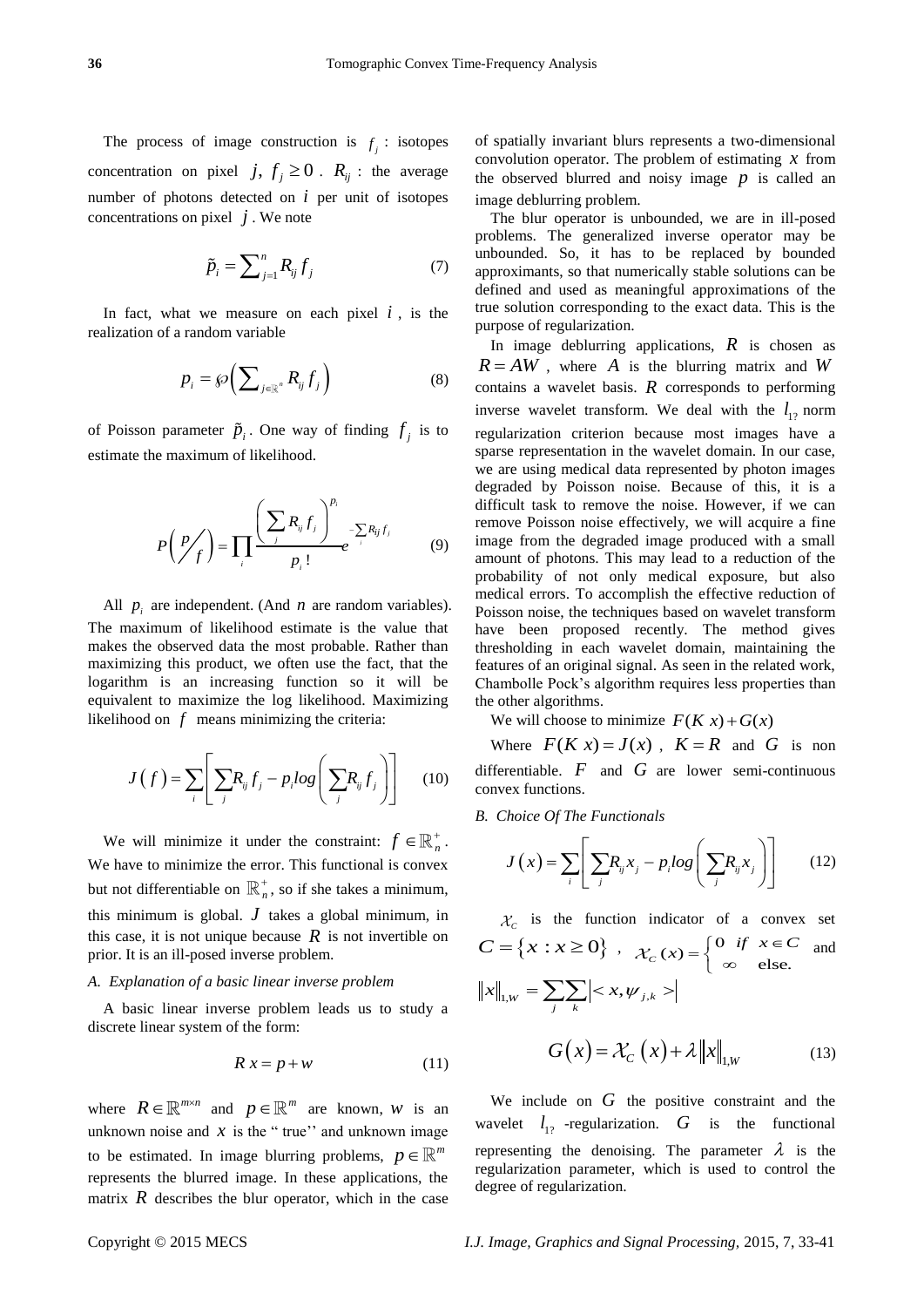## *C. Application On Chambolle Pock's Algorithm*

After choosing  $F$  and  $G$  convex functions as defined above, we compute:  $\sigma F^*$ ,  $prox_{\sigma F^*}(x)$  and  $prox_{\tau G}(x)$ . The *prox* have an explicit form. Knowing  $p_i > 0$ . After computing, we get:

$$
prox_{\sigma F} (y) = \frac{1}{2} \bigg[ y_i + 1 - \sqrt{(y_i - 1)^2 + 4\sigma p_i} \bigg] \qquad (14)
$$

 $prox_{\tau G}(x)$  is the projection on a positive set of inverse wavelet transform of a threshold of parameter  $\lambda \tau$  of the wavelet transform on *x* .

$$
prox_{\tau G}(x) = \prod_{C} \left[ W^{-1} S_{\lambda \tau} \left( Wx \right) \right] \tag{15}
$$

*C.* Computing  $prox_{\sigma F}(y)$ 

$$
F(y) = \sum_{i} \left( y_i - p_i \log(y_i) + \mathcal{X}_{g^*}(y_i) \right) \tag{16}
$$

$$
x = prox_{\sigma F^*(y)} \tag{17}
$$

Then,

$$
x_{i} = \frac{1}{2} \left[ y_{i} + 1 - \sqrt{(y_{i} - 1)^{2} + 4\sigma p_{i}} \right]
$$
 (18)

In our case,  $p_i > 0$ . Proof:

$$
f_i(y_i) = y_i - p_i \log(y_i) + \mathcal{X}_{\mathbb{R}^+}(y_i)
$$
 (19)

 $f_i$  is lower semi-continuous over  $\mathbb R$  because  $p_i > 0$ Then,

$$
F(y) = \sum_{i} f_i(x_i)
$$
 (20)

is convex lower semi-continuous over  $\mathbb{R}^n$ .

For computing  $prox_{\sigma F}(y)$ , we will use Moreau's identity see [7].

$$
prox_{\sigma F^*}(y) = y - \sigma \left( prox_{\frac{1}{\sigma}F}(Y) \right) \left( \frac{y}{\sigma} \right)
$$
 (21)

Then, we will have to compute

$$
\tilde{y} = prox_{\tilde{\sigma}F} (Y) \text{ with } \tilde{\sigma} = \frac{1}{\sigma}
$$
 (22)

because we know the explicit form  $F(y)$ .

$$
\tilde{y} = prox_{\tilde{\sigma}F} (Y)
$$
\n
$$
= \underset{y}{\arg \min} \frac{\|y - Y\|^2}{2\tilde{\sigma}} + F(y)
$$
\n
$$
= \underset{y}{\arg \min} \frac{\|y - Y\|^2}{2\tilde{\sigma}} + \langle y - p \log(x), 1 \rangle + \mathcal{X}_c(x)
$$
\n
$$
= \underset{y}{\arg \min} \sum_{i} \left[ \frac{(y_i - Y_i)^2}{2\tilde{\sigma}} + f_i(y_i) \right] + \mathcal{X}_{R^*}(y_i)
$$
\n
$$
= \underset{y_i}{\arg \min} \left( \frac{(y_i - Y_i)^2}{2\tilde{\sigma}} + f_i(y_i) + \mathcal{X}_{R^*}(y_i) \right)
$$
\n(23)

Differentiating  $f_i(y)$  with respect to  $y_i$ , we get:

$$
\frac{\partial f_i(y)}{\partial y_i} = 1 - \frac{p_i}{y_i} \text{ then, we have}
$$
  

$$
\frac{(y_i - Y_i)}{\tilde{\sigma}} + 1 - \frac{p_i}{y_i} = 0
$$
 (24)  

$$
\frac{y_i^2 - y_i (Y_i - \tilde{\sigma}) - p_i \tilde{\sigma}}{y_i \tilde{\sigma}} = 0
$$

By calculating the discriminant of this binomial

$$
\Delta = (Y_i - \tilde{\sigma})^2 + 4p_i\tilde{\sigma} \ge 0 \tag{25}
$$

delta being positive, admits two solutions:

$$
y_{i1} = \frac{\left(Y_i - \tilde{\sigma}\right) - \sqrt{\left(Y_i - \tilde{\sigma}\right)^2 + 4p_i\tilde{\sigma}}}{2} \tag{26}
$$

$$
y_{i2} = \frac{\left(Y_i - \tilde{\sigma}\right) + \sqrt{\left(Y_i - \tilde{\sigma}\right)^2 + 4p_i\tilde{\sigma}}}{2} \tag{27}
$$

We choose the second solution because for this value we get the minimum value of the *prox* . After Moreau's identity, we have:

$$
prox_{\sigma F}(y) = y - \sigma \left( prox_{\frac{1}{\sigma}F}(Y) \left( \frac{y}{\sigma} \right) \right)
$$
  

$$
x_i = y_i - \sigma \left[ \frac{1}{2\sigma} \left( y_i - 1 + \sqrt{\frac{(y_i - 1)^2}{\sigma^2} + \frac{4\sigma p_i}{\sigma^2}} \right) \right]
$$
(28)  

$$
x_i = \frac{1}{2} \left[ y_i + -\sqrt{(y_i - )^2 + \sigma p_i} \right]
$$

And we get the result.

*D.* Computing  $prox_{\tau G}(x)$ 

Copyright © 2015 MECS *I.J. Image, Graphics and Signal Processing,* 2015, 7, 33-41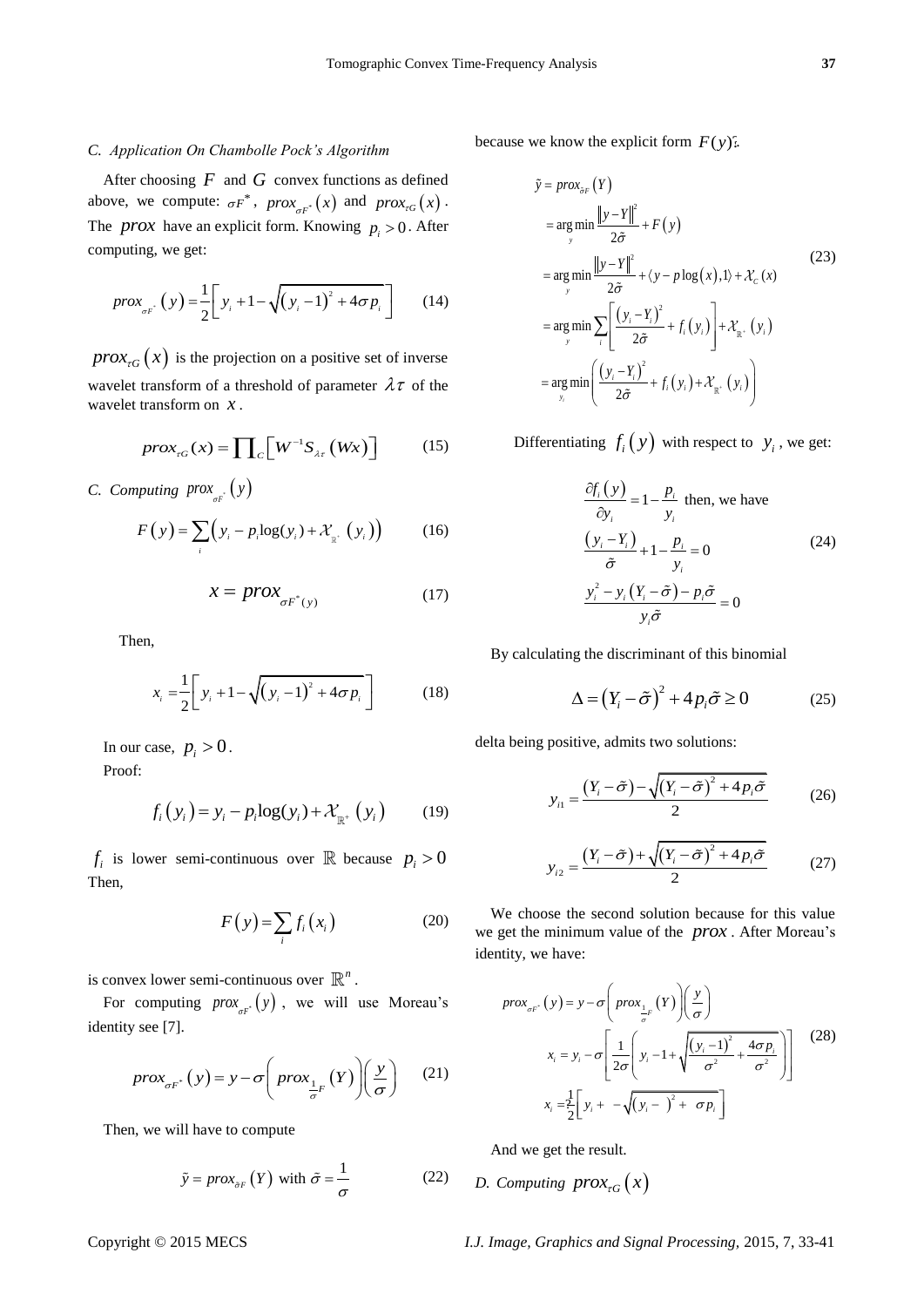Before computing  $prox_{\tau G}(x)$ , we aim to minimize this following functional which will help us to compute  $prox_{\tau G}(x)$ .

$$
J(\alpha) = \|y - A\alpha\|^2 + \lambda \|\alpha\|_1 \qquad (29)
$$

Because,

$$
K = \underset{y \in X}{\arg \min} \left( G(y) + \frac{1}{2\tau} \|x - y\|_{X}^{2} \right)
$$
  
= 
$$
\underset{y \in X}{\arg \min} \left( \mathcal{X}_{C}(y) + \lambda \|Wy\|_{1} + \frac{1}{2\tau} \|x - y\|_{X}^{2} \right)
$$
 (30)

We notice that this functional is convex being the sum of two convex functionals. In fact, let us compute the differential of  $||y - A\alpha||^2$ .

$$
J_1(\alpha) = ||y - A\alpha||^2 = \langle y - A\alpha, y - A\alpha \rangle \qquad (31)
$$

$$
J_{1}(\alpha+h)-J_{1}(\alpha)
$$
  
\n
$$
=\langle y-A(\alpha+h), y-A(\alpha+h)\rangle
$$
  
\n
$$
-\langle y-A\alpha, y-A\alpha \rangle
$$
  
\n
$$
=\langle y-A\alpha-Ah, y-A\alpha-Ah\rangle
$$
  
\n
$$
-\langle y-A\alpha, y-A\alpha \rangle
$$
  
\n
$$
=\langle y-A\alpha, y-A\alpha \rangle - \langle y-A\alpha, Ah\rangle
$$
  
\n
$$
-\langle Ah, y-A\alpha \rangle + \langle Ah, Ah\rangle - \langle y-A\alpha, y-A\alpha \rangle
$$
  
\n
$$
=-2\langle h, A^{*}(y-A\alpha) \rangle + \langle Ah, Ah\rangle
$$
  
\n
$$
\nabla J_{1}(\alpha) = -2A^{*}(y-A\alpha)
$$
 (33)

$$
J_1^{\dagger}(\alpha) = 2AA^* \tag{34}
$$

Then,  $J_1(\alpha)$  is convex. For  $\|\alpha\|_1$  we have

$$
\|\lambda \alpha + (1 - \lambda) \alpha\|_{1} \leq \lambda \|\alpha\|_{1} + (1 - \lambda) \|\alpha\|_{1} \qquad (35)
$$

which shows that  $\|\alpha_1\|$  is convex. Therefore,  $J(\alpha)$ being the sum of two convex functions is convex. We know that *J* is convex,  $0 \in \partial J(x)$  is equivalent to say that  $x$  is the minimizer of  $J$ . Then, the minimum is reached.

Another writing of:

$$
\underset{\alpha}{\arg\min} \|y - A\alpha\|^2 + \lambda \|\alpha\|_1 \tag{36}
$$

We take:  $y = \sum y_k \varphi_k$  and  $A\alpha = \sum \alpha_k \varphi_k$  $y = \sum_{k} y_k \varphi_k$  and  $A\alpha = \sum_{k} \alpha_k \varphi_k$  Then (36) becomes:

$$
\arg\min_{\alpha} \left\| \sum_{k} y_{k} \varphi_{k} - \sum_{k} \alpha_{k} \varphi_{k} \right\|^{2} + \lambda \left\| \alpha \right\|_{1}
$$
\n
$$
= \arg\min_{\alpha} \left\| \sum_{k} |y_{k} - \alpha_{k}| \right\|^{2} + \lambda \left\| \alpha \right\|_{1} \tag{37}
$$
\n
$$
= \sum_{k} \text{prox}_{\frac{\lambda}{2} \left| \left\| \left( y_{k} \right) \right\| \right.}
$$

E. Computing prox<sub>2</sub> 
$$
(y_k)
$$
  

$$
J(\alpha_k) = |y_k - \alpha_k|^2 + \lambda |\alpha_k|
$$
(38)

We compute the subgradient of  $J$  on a point  $\alpha_k$ . And we calculate at which condition  $0 \in \partial J(\alpha_k)$ . Let us consider these cases:

First case: *J* differentiable on  $\alpha_k < 0$ . We have

$$
\partial J(\alpha_{k}) = \{ \nabla J(\alpha_{k}) \}
$$
 (39)

$$
\nabla J\left(\alpha_{k}\right) = -2\left(y_{k} - \alpha_{k}\right) - \lambda
$$
\n
$$
\nabla J\left(\alpha_{k}\right) = 0 \Leftrightarrow -2y_{k} - \lambda = -2\alpha_{k} \tag{40}
$$
\n
$$
\text{Then, } \alpha_{k} = y_{k} + \frac{\lambda}{2}
$$

The critical point is:

$$
\alpha_k = y_k + \frac{\lambda}{2} < 0 \tag{41}
$$

and this impose the following condition:

$$
y_k+\frac{\lambda}{2}<0
$$

Second case: *J* is differentiable on  $\alpha_k > 0$ .

We have

$$
\partial J(\alpha_{k}) = \{ \nabla J(\alpha_{k}) \}
$$
 (42)

we have

$$
J(\alpha_{k}) = |y_{k} - \alpha_{k}|^{2} + \lambda |\alpha_{k}|
$$
  
\n
$$
\nabla J(\alpha_{k}) = -2(y_{k} - \alpha_{k}) + \lambda
$$
  
\n
$$
\nabla J(\alpha_{k}) = 0 \Leftrightarrow -2y_{k} + \lambda = -2\alpha_{k}
$$
\n(43)  
\n
$$
\alpha_{k} = y_{k} - \frac{\lambda}{2}
$$

Copyright © 2015 MECS *I.J. Image, Graphics and Signal Processing,* 2015, 7, 33-41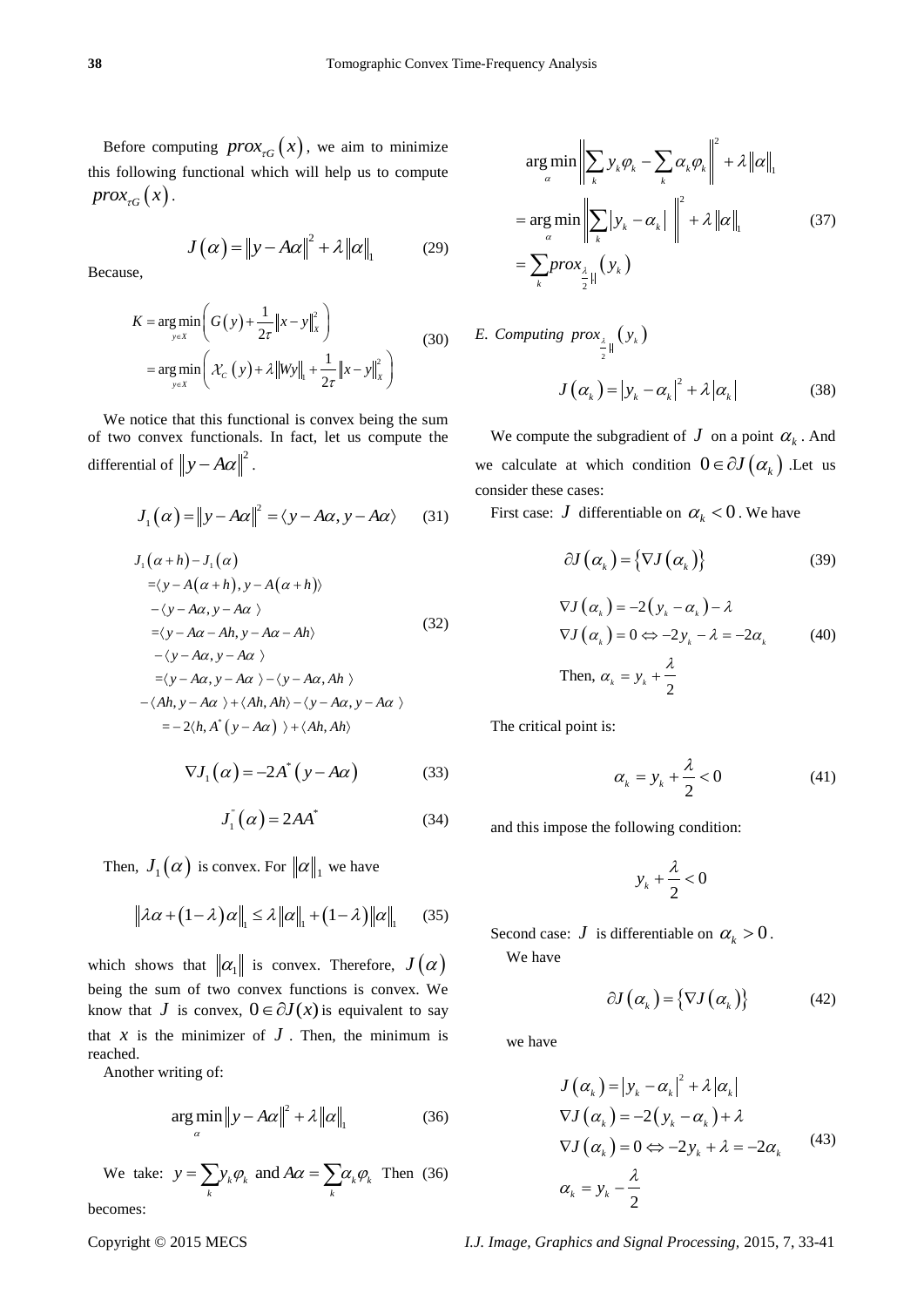The critical point is

$$
\alpha_k = y_k - \frac{\lambda}{2} \tag{44}
$$

and this impose  $y_k > \frac{\lambda}{2}$  knowing that  $\alpha_k > 0$ . In both cases,  $J(\alpha_k)$  is differentiable.

Third case:  $\alpha_k = 0$ 

*J* is not differentiable. Let us calculate the subgradien

ton 0. 
$$
J(0) = |y_k|^2
$$
 (45)

If  $p \in \partial J(0)$ , we get:

$$
\forall \beta_k, J(\beta_k) - |y_k|^2 \ge \langle p, \beta_k \rangle
$$
  
\n
$$
|y_k - \beta_k|^2 - |y_k|^2 + \lambda |\beta_k| \ge \langle p, \beta_k \rangle
$$
  
\n
$$
\beta_k^2 - 2\beta_k y_k + \lambda |\beta_k| \ge \langle p, \beta_k \rangle
$$
  
\n
$$
\beta_k^2 - \beta_k (2\vartheta_k + p) + \lambda |\beta_k| \ge
$$

First case:  $\beta_k > 0$ 

$$
\beta_k^2 - \beta_k (2y_k + p - \lambda) \ge 0
$$
  

$$
\beta_k [\beta_k - (2y_k + p - \lambda)] \ge 0, \ \forall \beta_k
$$

We must have:  $2y_k + p - \lambda < 0$ Then,

$$
p < \lambda - 2y_k \tag{47}
$$

Second case:  $\beta_k < 0$ 

$$
\beta_k^2 - \beta_k (2y_k + p + \lambda) \ge 0
$$
  

$$
\beta_k [\beta_k - (2y_k + p + \lambda)] \ge 0
$$

We must have:  $2y_k + p + \lambda > 0$ Then,  $p > -\lambda - 2y_k$ 

Then, we must have:

$$
-\lambda - 2y_k < p < \lambda - 2y_k \tag{48}
$$

Conclusion:

$$
\partial J(0) = \{a: a = -2y + \lambda s, s \in [-1, 1]\}
$$
 (49)

Then,

$$
prox_{\frac{\lambda}{2} \parallel}(y_k) = \begin{cases} y_k - \frac{\lambda}{2} & \text{if } y_k > \frac{\lambda}{2} \\ 0 & \text{if } |y_k| \le \frac{\lambda}{2} \\ y_k + \frac{\lambda}{2} & \text{if } y_k \le -\frac{\lambda}{2} \end{cases}
$$
(50)

Notations:

Let us note by:  $||y||_{1,W}$  the norm of y on the wavelets basis. We will design by *Wy* the wavelet transform *y* . And we will note by

$$
\tilde{G}(x) = \|Wx\|_1 \tag{51}
$$

The thresholding operator  $S_{\lambda}$  is defined by:

$$
S_{\lambda}(x) = \begin{cases} x - \lambda \text{ if } x \ge \lambda \\ 0 \text{ if } |x| \le \lambda \\ x + \lambda \text{ if } x \le -\lambda \end{cases}
$$
 (52)

The previous functional is a thresholding of a parameter 2  $\frac{\lambda}{2}$  on  $y_k$ . We aim to compute

$$
K = prox_{rG}(x).
$$
 (53)

We have:

$$
G(y) = \mathcal{X}_C(y) + \lambda ||y||_{1,w}
$$
  
=  $\mathcal{X}_C(y) + \lambda \sum_{j,k} |\langle y, \psi_{j,k} \rangle|$  (54)  
=  $\mathcal{X}_C(y) + \lambda ||Wy||_1$ 

Then,

$$
K = \underset{y \in X}{\arg \min} \left( G(y) + \frac{1}{2\tau} ||x - y||_x^2 \right)
$$
  
= 
$$
\underset{y \in X}{\arg \min} \left( \mathcal{X}_C (y) + \lambda ||Wy||_1 + \frac{1}{2\tau} ||x - y||_x^2 \right)
$$
  
= 
$$
\underset{y \in X}{\arg \min} \left( \mathcal{X}_C (y) + \lambda ||Wy||_1 + \frac{1}{2\tau} ||Wx - Wy||_x^2 \right)
$$
  
= 
$$
\underset{z \in X}{\arg \min} \left( \mathcal{X}_C (W^{-1}z) + \lambda ||z||_1 + \frac{1}{2\tau} ||Wx - z||_x^2 \right)
$$
  
= 
$$
\prod_C [W^{-1}S_{\lambda_T}(Wx)]
$$
 (55)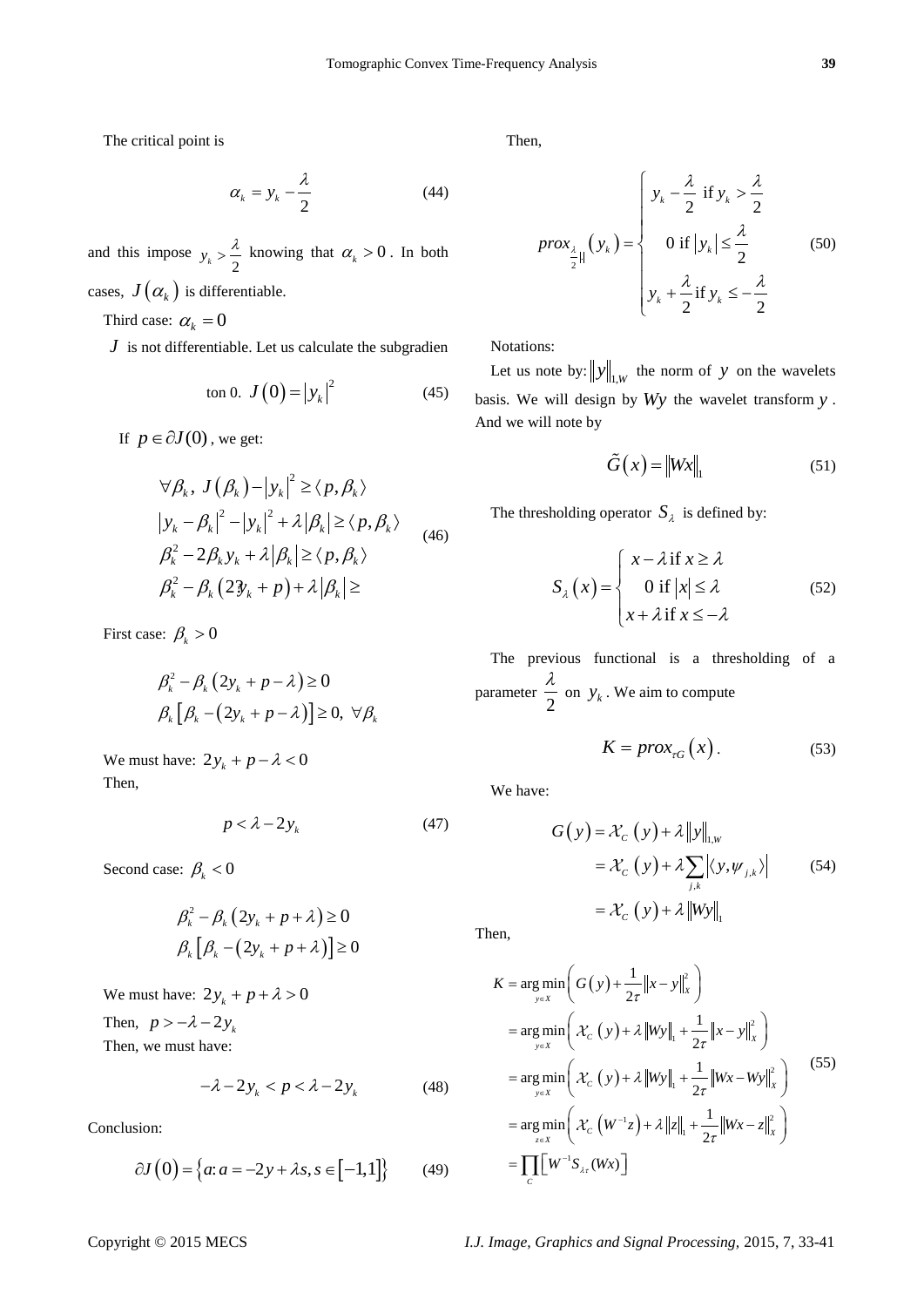#### IV. APPLICATION ON PET AND RESULTS

To verify the performance of the proposed algorithm, we experiment with medical images. The first three images represent the simulated data  $(f, p \text{ and } \tilde{p})$ . In the fourth and fifth images, we show results of Chambolle Pock's algorithm after 50 iterations with  $\sigma = \tau = 0.05$ ,  $\lambda = 0.5$  and  $\theta = 0$ .

The fourth image represents the constructed image  $x^{n+1}$  in Chambolle Pock's algorithm. And the fifth image represents the sinogram obtained  $y^{n+1}$  in Chambolle Pock's algorithm.

In the section method, by computing  $prox_{\sigma F^*}(y)$  and  $prox_{\tau G}(x)$ , we removed the Poisson noise on the blurred projection operator and we get the unblurred image. Also, we get an explicit form of the parameters of Chambolle Pock's algorithm easy to implement in matlab.



Fig.3. Image  $f$  to reconstruct (unknown of the algorithm).



Fig.4. Image of the non blurred sinogram  $\tilde{p}$ .



Fig.5. Image of the blurred sinogram *p*



Fig.6. Image  $x_{50}$  estimation of  $f$  after 50 iterations of the algorithm.



Fig.7. Image  $y_{50}$  after 50 iterations of the algorithm.

#### V. CONCLUSION

This study proposes a method to compute Chambolle Pock's algorithm, used to solve a deblurring problem in tomography, dealing with two convex, lower semicontinuous functions. After introducing the wavelet  $l_{12}$ regularization on the functional representing the denoising, we compute the proximity operator associated to the functions in Chambolle Pock's algorithm and we get an explicit form of the parameters easy to implement on matlab.

The experiment results show that after computing 50 iterations of Chambolle Pock's algorithm with  $\sigma = \tau = 0.05$  we get an unblurred image. This algorithm is efficient in removing Poisson noise from a tomographic image.

For the future work, this research will be extended further by involving other components of other related algorithms and we expect to get better results.

#### ACKNOWLEDGMENT

This paper is fully supported by the Computer Science and Statistics Department of the Lebanese University, Fanar.